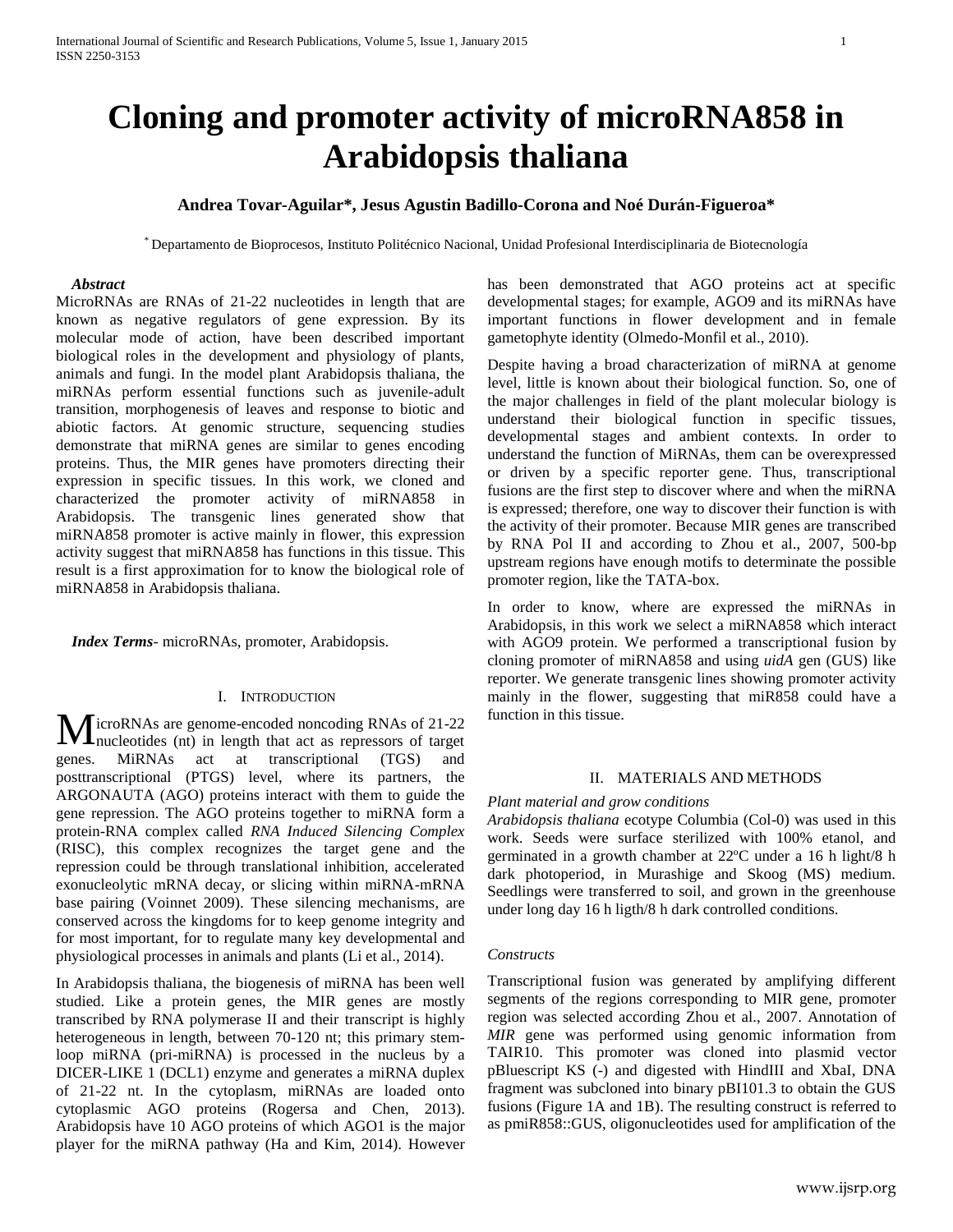## promoter are: 5' GGTTCAAATTAGTCAGTGCACAGTTTC and 3' GCTCACTTTGTCAAGCCTAGCATCG.

## *Plant transformation*

Confirmed correct construct was transformed into wild-type plants by the floral dip method (Zhang et al 2006). *Agrobacterium tumefaciens* strain C58C1 was used to transformed Arabidopsis, all the positive colonies were confirmed by PCR.

#### *Histochemical Analysis*

Histochemical localization of GUS activity was performed by incubating inflorescences in GUS staining solution (10 mM EDTA, 0.1% Triton X-100, 5 mM potassium ferrocyanide, 5 mM potassium ferricyanide, and 1 mg mL21 5-bromo-4-chloro-3 indolyl-b-D-glucuronic acid in 50 mM sodium phosphate buffer, pH 7.4) for 48 h at 37°C.

### III. RESULTS AND DISSCUSION

MicroRNAs expression was determined across the activity of his promoter; transcription fusion was performed to known where was the promoter expression. According with the Figure 1C, the colonies with the vector pBluescript::promoter was digested with HindIII and XbaI and the promoter were identified on 1% agarose gel. The second construction, pBI101.3 + promoter (figure 1B) was digested with the same enzymes to obtain the final vector pmiR858::GUS (Figure 1C). In all cases the result was confirmed with PCR and sequencing corresponding the correct region.



Figure 1. Transcriptional fusions. (A), (B) Schematic diagrams of the constructions to the transcriptional fusions pmiR858::GUS. (C) Double digestion on a 1% agarose gel. Lane 1 corresponds 1kb ladder, lane 2,3 and 4 promoter (1000 pb) + pBluescript KS (-). (D) Lane 1 corresponds 1kb ladder, lane 2-7 clonal transcriptional fusions, promoter region + pBI101.3 (pmiR858::GUS).

## *Selection of transgenic lines with fusion pmiR858::GUS*

Once confirmed the transcriptional fusion pmiR858::GUS, we transformed *Arabidopsis thaliana* ecotype Columbia (Col-0) by floral dip method. Then, we plated seeds from plants previously transformed with Agrobacterium in medium with kanamycin; the resistant seedlings were selected for further experiments. In Figure 2, is observed that in resistant seedlings, the grow is normal and the true leaves emerge two weeks after germination while non resistant seedlings, have a yellow color and do not have true leaves.



Figure 2. Selection of resistant seedlings in  $F_1$  plants. Seedlings of pmiR858::GUS were plated in selective media after two weeks of germination. Resistant seedlings presents true leaves and growth normal in selective media (dark arrows)

#### *Promoter activity of miRNA858*

Like described in materials and methods, the transgenic lines were grown in controlled greenhouse conditions and the promoter activity was tested by GUS stain. Figure 3 shows GUS staining in both vegetative and reproductive tissues. In 3A, like negative control of stain, shown GUS staining in a flower of wild type plant treated with a staining solution. In 3B we see little GUS activity in the fruit of Arabidopsis (silique), activity is observed in the region called "receptacle". In leaves, promoter activity is reduced at the beginning of the pedicel. Unlike this low activity, before fecundation, the flowers had shown high GUS staining in the filaments (Figure 3D) and receptacle but not in anther or carpel (gynaeceum). However, after fertilization (about 4 days), miRNA858 promoter has strong activity in the anther and in the filament of the flower (Figure 3E). This indicates that before fertilization, the promoter activity of miRNA858 is in flower but not in male (pollen) or female reproductive tissue (gametophyte). Nevertheless, once fertilization occurred, the organ that contains the mature pollen has activity, suggesting that the miRNA858 has a biological role in vegetative level before fertilization and other role in male reproductive level after fertilization. This result correlates with the function demonstrated for other miRNAs studied in Arabidopsis thaliana (Zhou and Wang, 2013).

#### IV. CONCLUSION

In order to know the function of a miRNA, the first step is understand where is expressed. In this work has been tested the promoter activity of miRNA858, we demonstrate that the miRNA858 has activity in flower, which suggest that the potential role of this miRNA in Arabidopsis can be associated with the development of the floral structure. The use of